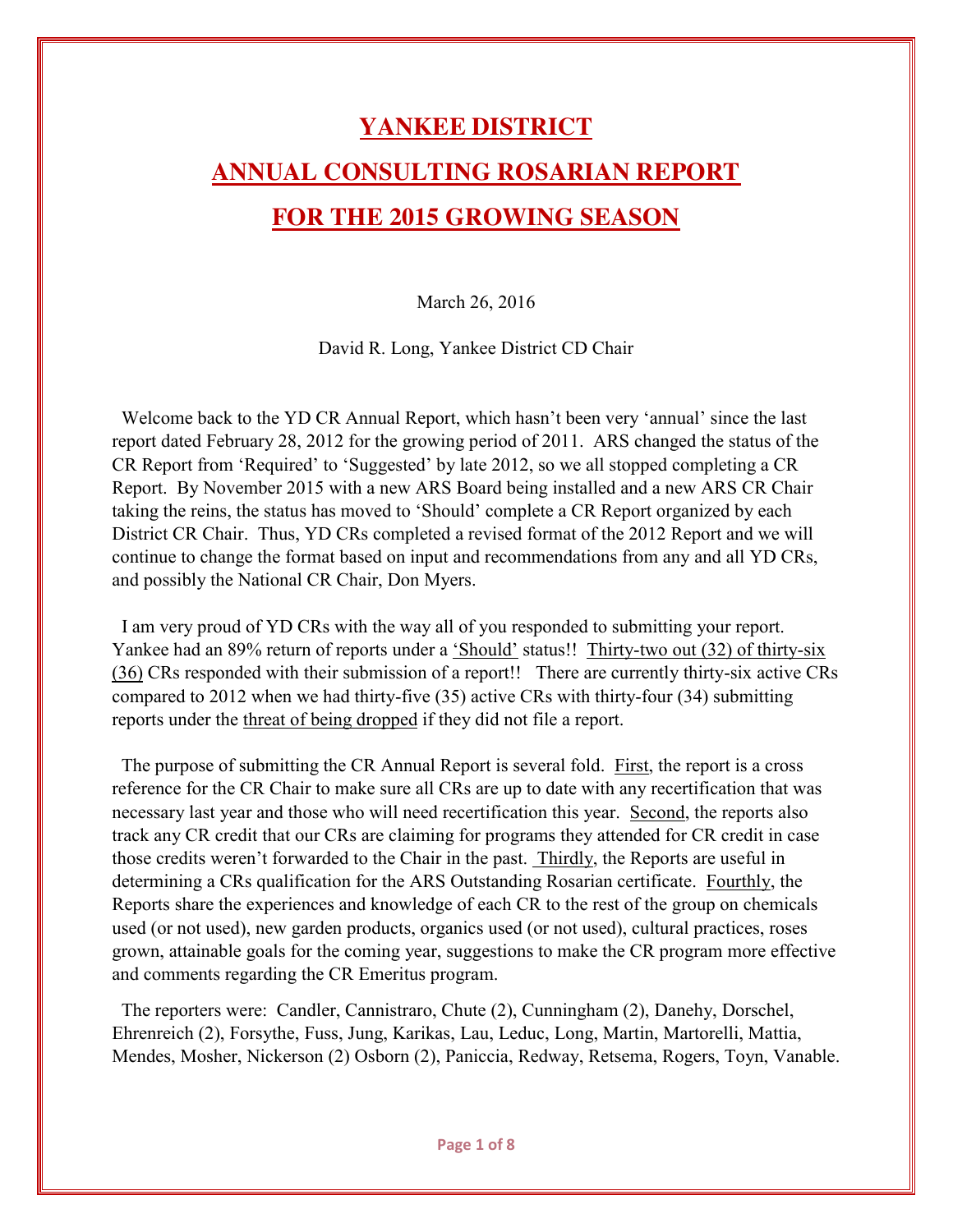Compared to the last CR Report in 2012 when we had thirty-five (35) active CRs, we now have thirty-six (36) active CRs – some have moved on while new CRs have stepped up and become involved in the CR program.

 **Repeating from the 2012 Report: INTERESTING** that compared to the CR Annual Report of **2003** there were **fifty-eight (58)** CRs in the District with forty-four (44) reporting that they grow (8431) roses of which Mike Lowe grew (1300). **Times certainly have changed!** In the Annual Report of **2004** there were **seventy-seven (77)** CRs with forty-nine (49) respondents representing (38) gardens and growing (7854) bushes again with Mike Lowe growing (1500) roses.

**Question #1**: 'List the societies where you are an active member.' Seventeen (17) CRs are active in at least one society. Nine (9) CRs are active in at least two (2) societies and six (6) are active in three (3) societies.

**Question #2:** 'Did you write any articles about rose horticulture in 2015.' Sixteen (16) CRs wrote articles for their local society newsletter or district newsletter. Eleven (11) CRs did not write any articles in 2015. Two CRs wrote many articles for their website. One (1) wrote a special article for the NERS  $75<sup>th</sup>$  Anniversary, one (1) writes a blog monthly and two (2) have written articles for ARS Magazine.

**Question #3:** 'Would you be willing to share articles with other societies for inclusion in their publications?' All those that wrote articles in 2015 said YES they would share their article with others if approved together with their editor.

**Question #4A:** How do you combat MIDGE?

- Many said to prune out tips  $&$  blind shoots and destroy. Spray with Bayer Complete.
- Many use Grub Control with Imidacloprid  $3X$  in spring and summer. Also, soil drench with Liquid Bayer Complete insect control 2x summer – number of applications varies with each of the above with CR.
- Cover soil under bushes with fabric thus preventing midge from returning to the soil to lay eggs – interrupts life cycle
- $\bullet$  One CR uses Rose Shield X2 it worked.
- One CR NOTES: It is also said that midge is repelled by alliums and herbs with strong scents planted as companion plants.
- One CR has more trouble with THRIPS than midge and the thrips move from a meadow area into their gardens with the breeze. I now use blue solo cups sprayed inside and out with Pam. The thrips are drawn to the blue outsides and the midge seem to be attracted to the white insides. TRY IT!
- FOUR (4) CRs do not spray all. They live with the results.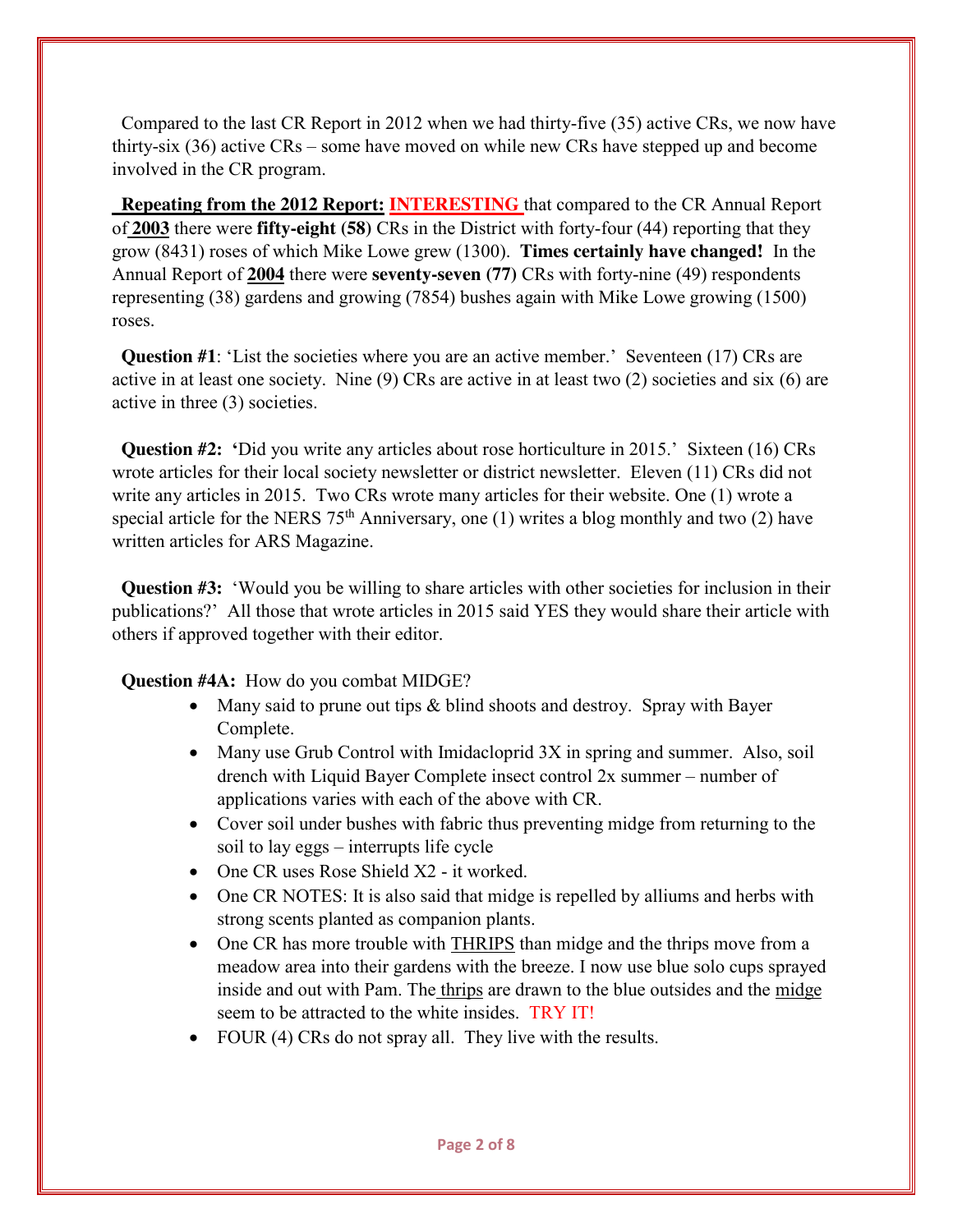**Question #4B:** Have you seen rose rosette in your garden or have other rosarians brought you a mysterious rose plant growth to you to identify as rose rosette?

- Twenty-eight  $(28)$  reported they have not seen rose rosette in their own garden.
- Four (4) indicated they have had rose rosette in their own garden or have seen it when brought to them by another rosarian.
- Most CRs agreed that the infected plant be removed, placed in a plastic bag and sent to the town dump. Also, remove any multiflora growing on the property.
- $\bullet$  If you really want to try to save your plant, just cut off the affected area bag it as above and send to dump. If another new growth cane shows rose rosette, remove the entire plant and send to dump.

 **Question #4C:** What organic techniques, if any, are you using to care for rose plants? Do you share this knowledge with other rosarians?

- Many CRs answered: Use lots of homemade Compost w/Composted Manure topped with Degradable Mulch.
- One CR applies deluxe, gourmet, fabulous, weed-free, seaweed-based, high octane, home-made Narragansett Bay compost with Rosetone, an almost organic fertilizer. Seafood for roses.
- Many CRs fertilize with Rosetone  $&$  Neptune's Harvest.
- Many use Neem Oil to control pests.
- Some limit their spray program by stopping any spraying from June 1 onward.
- One CR practices good sanitation: prune out any dz, watering practice, bark mulch for water conservation and prevent fungal spores from splashing back onto rose leaves. Fertilizers (manures, alfalfa pellets, seaweed, fish extracts, composts, etc.) Pest and dz control using insecticidal soaps , hort. oil with lime sulfur, rubbing alcohol (iPA. 70%) kills worms aphids eggs; harder bodied pests are more resistant, but are disoriented and easier to kill.
- I also do my best to keep my roses pruned to allow air to circulate to avoid dampness and discourage fungus growth.
- $\bullet$  Blue solo cups sprayed with Pam for midge and thrips. (See #4A answer above).
- My foundation is to feed the soil with quality compost and add organic fertilizer twice during the growing season. I select disease resistant varieties and do my best to prune out my shrubs to maintain good air flow.
- Lime Sulphur in the spring and fall on all my beds. I also use Epsom salts, alfalfa pellets and GreenCure.
- Compost pile of cuttings and leaves and commercial compost. Add a layer of compost each year. Keep the beds clean of dropped leaves and buds. Use organic fertilizers made of fish oil and seaweed. Adding perennial plants each year, encouraging beneficial insects into the garden. Use Neem oil when necessary.
- I give the rose a good shower under and above 1-3 times a week as necessary. Aphids are washed off. Grow cultivars that are resistant to disease. Beetles and worms are picked off by hand. Hardware cloth for vole and mole protection.
- I fertilize with Alfalfa pellets and Fish Emulsion. I do not spray my roses with either organic or inorganic sprays.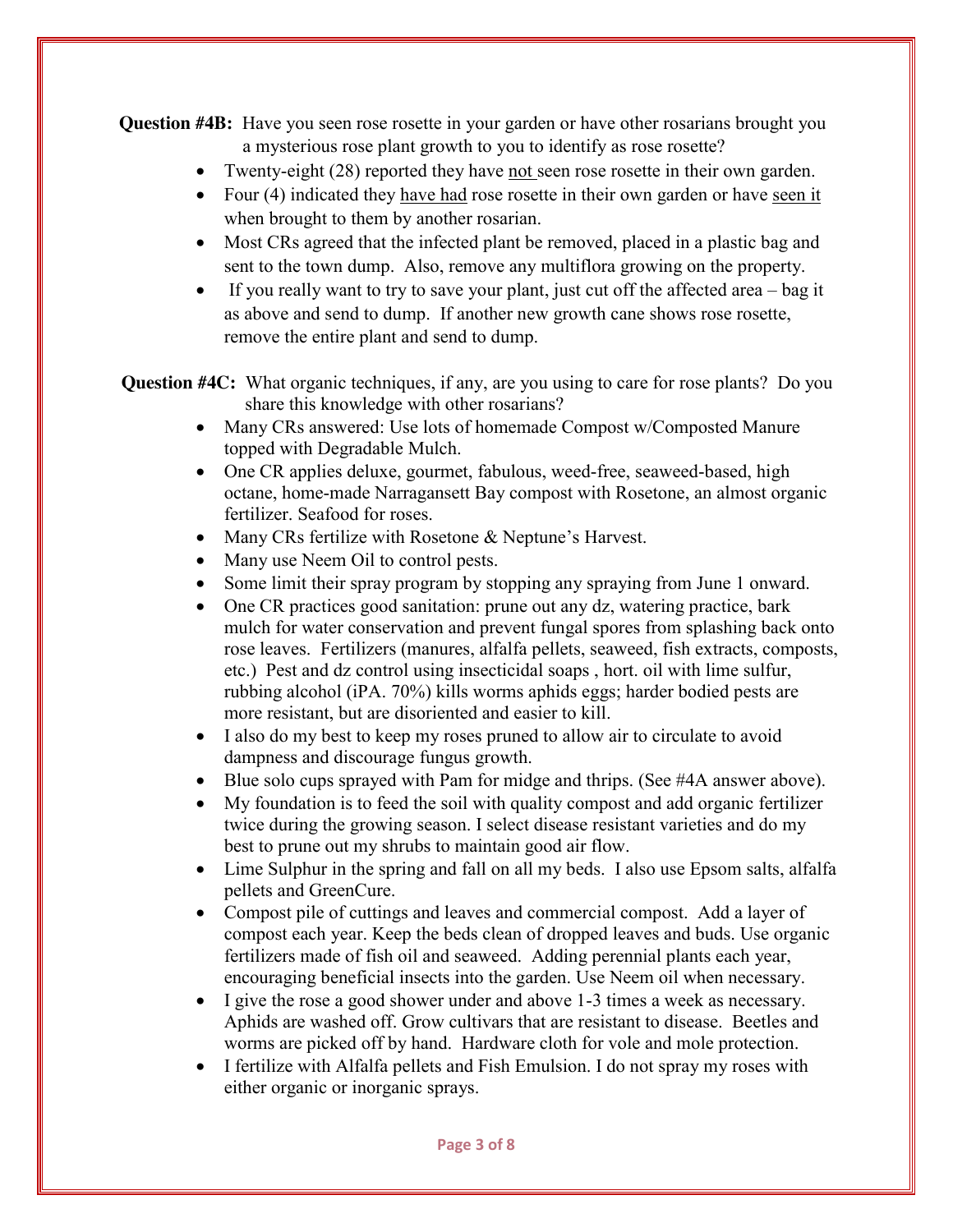• Happy to report that every CR that answered **Question #4C** said they shared their information freely with anyone that would listen.

**Question #4D:** What rose talks have you given to your rose society and would you be willing to give such programs at other societies in the Yankee District?

- Only five  $(5)$  out of thirty-two reporting CRs have not given at least one public presentation. Many of the twenty-seven who have given a presentation have given multiple presentations including radio, flower shows, garden clubs, private homes, Master Gardener's mtgs., round table discussions and libraries.
- **OBSERVATION:** I'm glad to see nearly everyone is 'out front' with public presentations. Only one thing missing – MENTORING with a new rosarian or someone already growing roses and needs help in understanding one or more steps along the way. We all need to become more involved with mentoring our fellow rosarians.
- **Question #5:** What, if any, pesticides did you use in your garden and your assessment of their effectiveness against the following: Most used in **RED**.
	- INSECTS: Merit, Bayer Complete, Insecticidal soap, Neem, Collecting Jap beetles soapy water – All Effective.
	- MIDGE: Merit, Grub X, Bayer Complete, All-In-One Rose Care Drench, Merit and B-cyfluthrin granules & Spray w/Complete Insect Killer.
	- MILDEW-POWDERY: Mancozeb & Banner Max, Mancozeb & Compass (alternate with Banner Max), Bayer Products (Complete, 3in1, **Advanced Disease Control**), All-In-One Rose Care Drench.
	- MILDEW-DOWNY: Bayer Products (see Powdery above), GreenCure, prune it off or wash it off, All-In-One Rose Care Drench, Aliette Drench.
	- BLACKSPOT: Alternate Compass and Banner-Max w/Mancozeb, Honor Guard, Compass, Manzate, Bayer Products (same as above), GreenCure, All-In-One Rose Care Drench.
	- OTHER FUNGUS: Bayer Advanced Disease Control, Alternate Compass and Banner-Max w/Mancozeb, All-In-One Rose Care Drench.
	- x OTHER-SPECIFY: **Mites** Avid; **Winter Moth Caterpillars** Spinosad; **Pests control (slugs and aphids)** with companion planting of Alliums.

**NOTE: Seven (7)** reporting CRs **do not spray at all. Five (5)** CRs have a **LIMITED**  spray program- meaning that they do not spray for two or more of the above categories.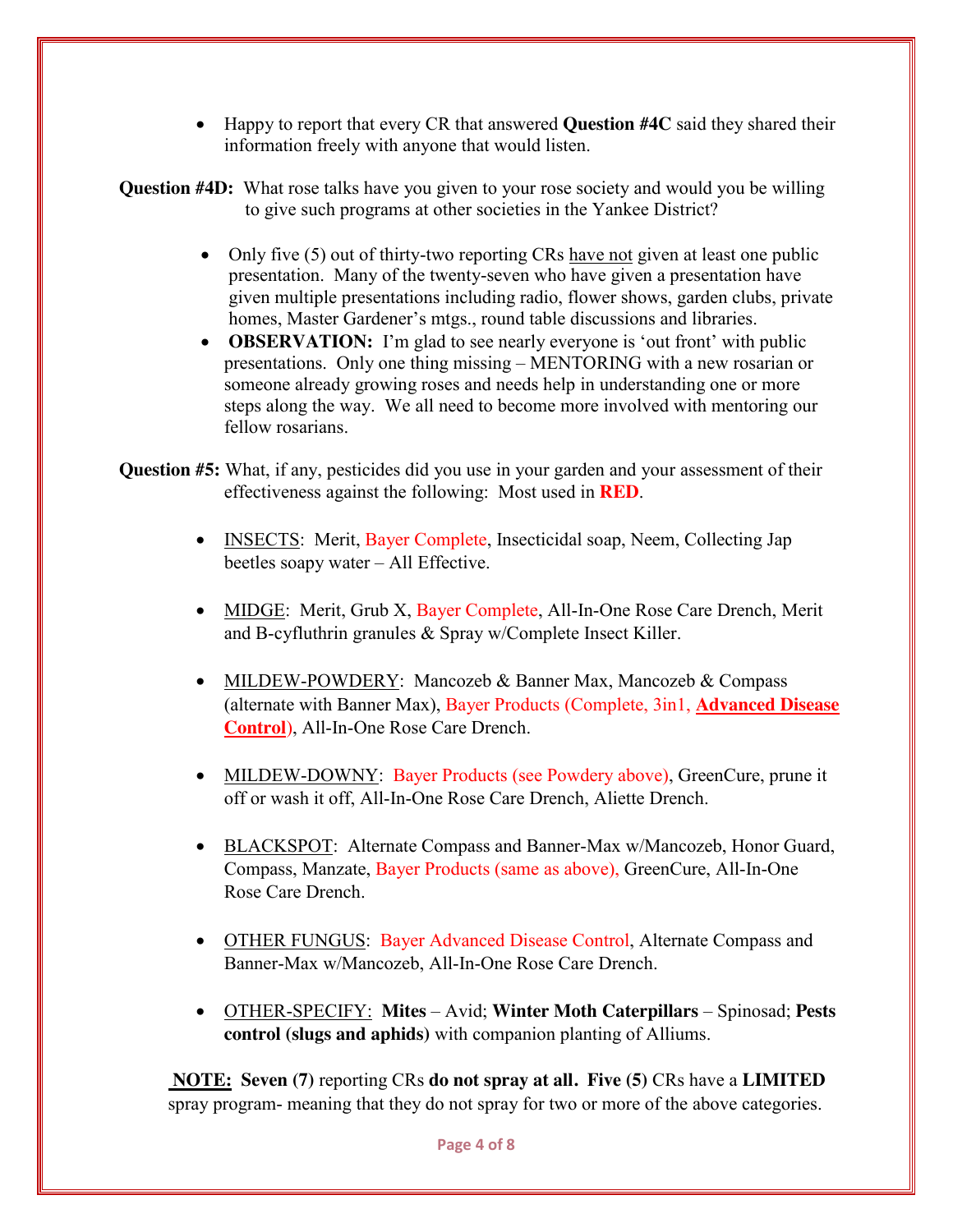**Question #6:** List any new garden products that helped you grow better roses and your assessment of their effectiveness.

- Water absorbing/releasing crystals for potted roses ("Soil Moist")
- **Captain Jack** an effective, very low toxicity product that controls winter moth larvae if applied timely in early spring at egg-hatch.
- **Bayer Adv. Complete Insect** control grubs  $\&$  midge.
- Soil for new roses 1/3 Happy Frog, 1/3 Bumper Crop or compost, 1/3 original soil mixed w/peat or vermiculite, triple phosphate and 1 cup Superthrive.
- Used **new source of seaweed** on roses and orchids.
- x **10-52-10** Fertilizer / **Dram** watering sprinkler / **Coil Hoses**  great.
- x Used **fiber pots** for bare root roses and planted them in the ground with the pots seemed to help contain the roots and faster growth so far.
- Growing Cuttings under lights -Powdery Mildew used **Hydrogen Peroxide** + **H2O**; Spider mites - used **Safer** insect soap.
- x Professional **rain gauge**; **Neptune's Harvest**; **Superthrive**
- Increased use of **Mancozeb**; **Honor Guard & Mancozeb** to 2 Tbp per gal.
- x I would highly recommend using **fish emulsion and alfalfa pellets** as fertilizer. I believe that these products add many micronutrients to the roses that inorganic fertilizers don't. I have also noticed increased scent in the fragrant roses.

**Question #7:** List five new roses grown this year that you would recommend for other rosarians to grow. Number of votes in ( ).

> **TOP FIVE:** Mother of Pearl (Gr) (5) Smokin' Hot (HT) (4) You're the One (Min) (3) Good as Gold  $(HT)$  (3) Campfire (S) (3)

**Question #8:** List five roses you would recommend to a new rosarian. Number of votes in ().

**TOP FIVE:** Julia Child (F) (13)  $Knockout(S)$  (9) Mother of Pearl (Gr) (6) Super Hero  $(S)$  (6) Cape Diamond (HKor) (5) Earth Song  $(Gr)$  (5)

 **NOTE: I will include a separate attachment to the email sent with this CR Report that shows all the roses submitted for Questions #7, #8 & #9 for your review.**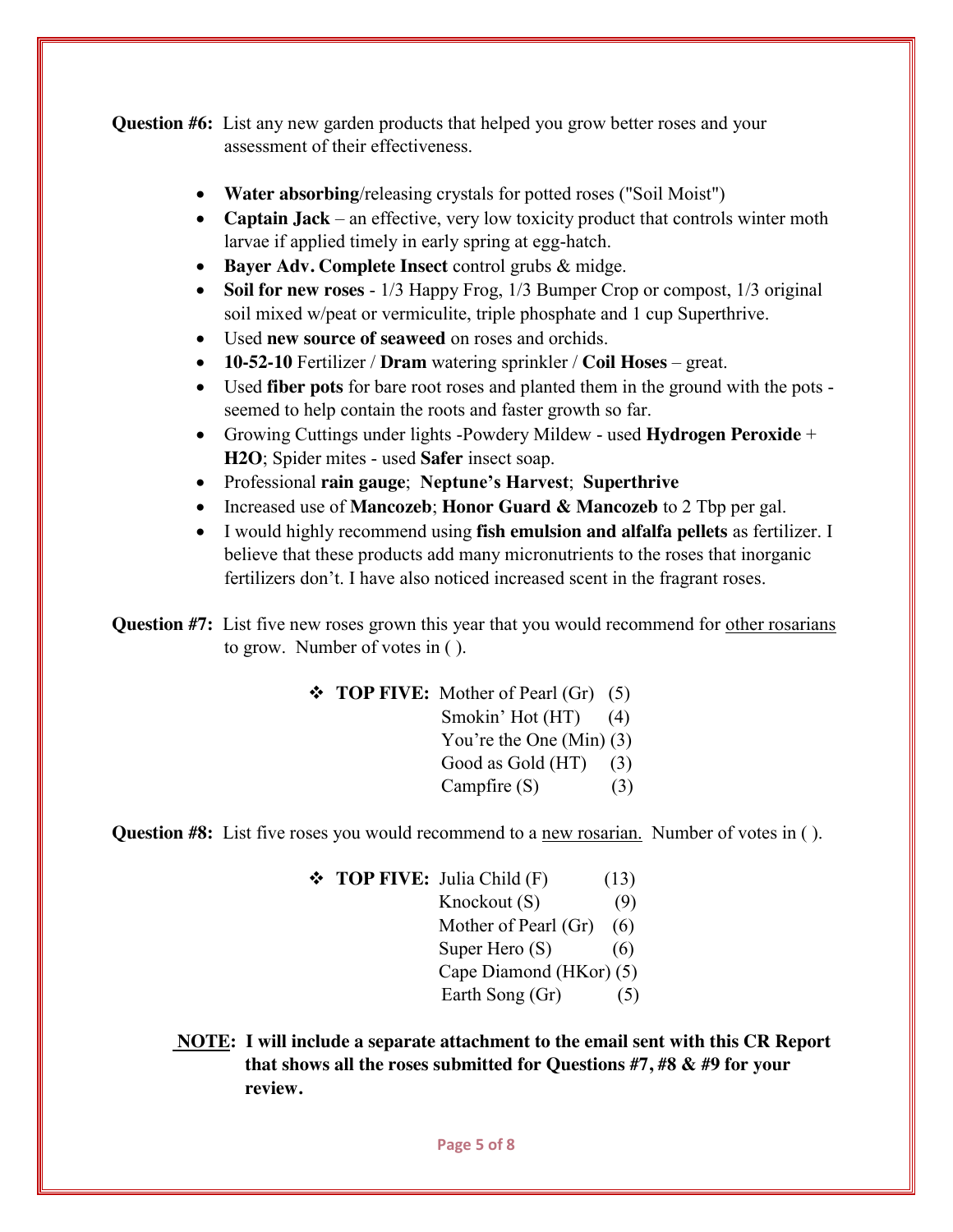**Question #9:** List five or more favorite sustainable (easy-care) varieties with a brief description of each including both virtues and vices. Votes in ( ).

> **TOP FIVE: Julia Child (F)** (10) – Good disease resistance, lots of blooms, good repeat.

> > **Any Knockout (S)** (9) – Very disease resistance, boring to many. **Cape Diamond (Hkor**) (7) – Very Hardy, good repeat bloom, no spray needed, needs room to grow, not a show rose. **Mother of Pearl (Gr)** (7) – Good disease resistance, beautiful blooms, large size blooms, hardy. **Super Hero (S)** (7) – Hardy, nice form, true red color, excellent repeat blooming.

 **Question #10:** Suggestions on how to make the CR Program more effective and challenging.

- Have an informal CR meeting integrated into the YD Convention each year. There should be time for CRs to sit around and talk about roses. It seems that was the original purpose of the Convention.
- $\bullet$  A CR should be required to be active in his local society and attend at least 50% of the society's meetings. Also, a CR should be required to write at least 1 article per year for the local society's newsletter.
- If a CR does not meet the CR requirements then their status as CR should be terminated.
- I believe too much emphasis is put on chemicals and spraying roses. To get with the times, rosarians need to know about the sustainable roses, and sustainable rose growing.
- It would be more effective if we actually get calls from people with rose problems (I only had one call last year from a stranger in NH who had questions on winter protection for his new roses).
- Give programs to garden clubs and Master Gardeners.
- Might be helpful to the societies to compile a list of talks CRs are willing to present.
- Give time for CR Moments short presentations on growing roses at almost every appropriate meeting.
- Have an annual CR Rendezvous somewhere just to talk roses, informal, lots of booze. That's the best way to spread good ideas (bad ones too, I guess).
- Everyone should either write articles on their experiences or give presentations to garden clubs and other local organizations.
- Assign a CR at the meetings for those who want to ask questions. It seems that only a few are captured and held for long discussions.
- The assignee should visit the garden of the new Rosarian, if so desired and not too far a distance to travel.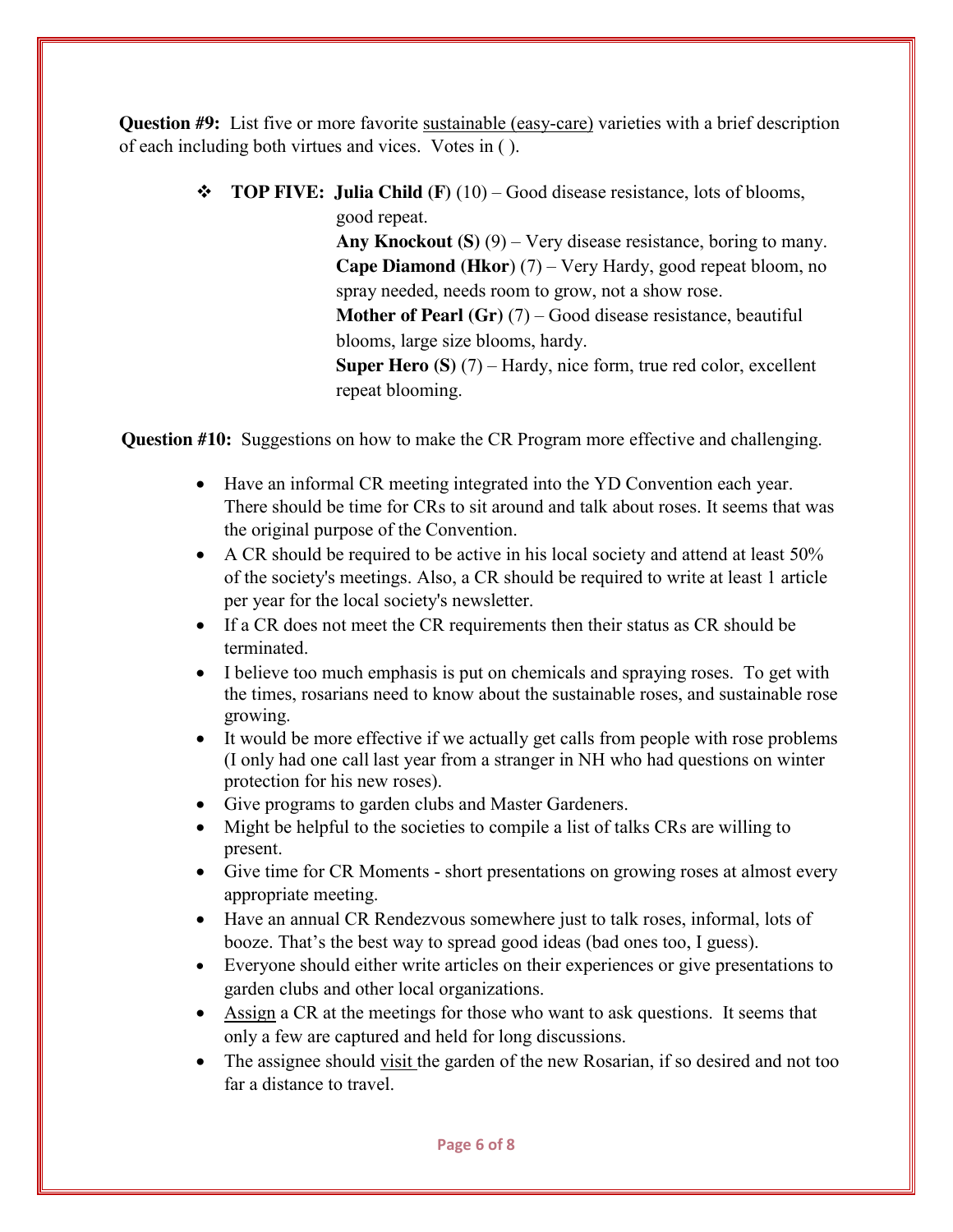- I would like a current yearly publication for all Yankee District members concerning relevant new information on – diseases, pesticides, etc.
- Work with nearby neighbors to grow roses and then teach them planting / pruning techniques.
- Filling out paperwork like this is a thing of the past. Everyone is online today easier to watch a video & answer questions for CEU Credits.
- Everyone should send an email of their garden successes and failures.
- I would like more garden visits.
- $\bullet$  Have a Q&A session after each society monthly meeting with two to four CRs up front answering questions from those gathered.

**Question #11:** If you feel that being an active C.R. is too demanding and stressful, would you consider a change of status to Emeritus? Please state your reason why or why not.

- Although several CRs reported that they felt the paper work was somewhat stressful – No One has opted to change their status to Emeritus.
- No. I would do more, it would help if people asked.

**Question #12:** If you were responsible for organizing this annual report form, what questions would you solicit such that the answers would be helpful to our rose growing hobby?

- What is one new item/point that you learned in the past year with respect to better rose growing?
- My only problem is answering all questions on new roses. Many of us have limited garden space and cannot grow all the 'latest and greatest'. I grow mostly OGRs and am not interested in the latest trends.
- I think the questions pertinent to problems/solutions are adequate. Rendering descriptions of recommended roses (question #9) is redundant, as the information can easily be obtained online by anyone who requires more detail. Instead of requesting a specific number of roses (questions 7, 8 & 9) I would prefer to name one significant one. A compilation of everyone's favorite recommendation would reveal cross endorsement.
- Name five Easy Care Climbers.
- I would ask: What are you doing or saying to people to make them more interested in rose growing?
- What are your best choices for companion plants having watering, fertilizing and sunlight requirements similar to roses?
- Add videos to our district web site and let members view, rate and share.
- What additional programs/activities would you like to see at our RS mtgs, to help our membership thrive?
- For the Master Rosarian, or long serving CR, what practices have met the test of time?